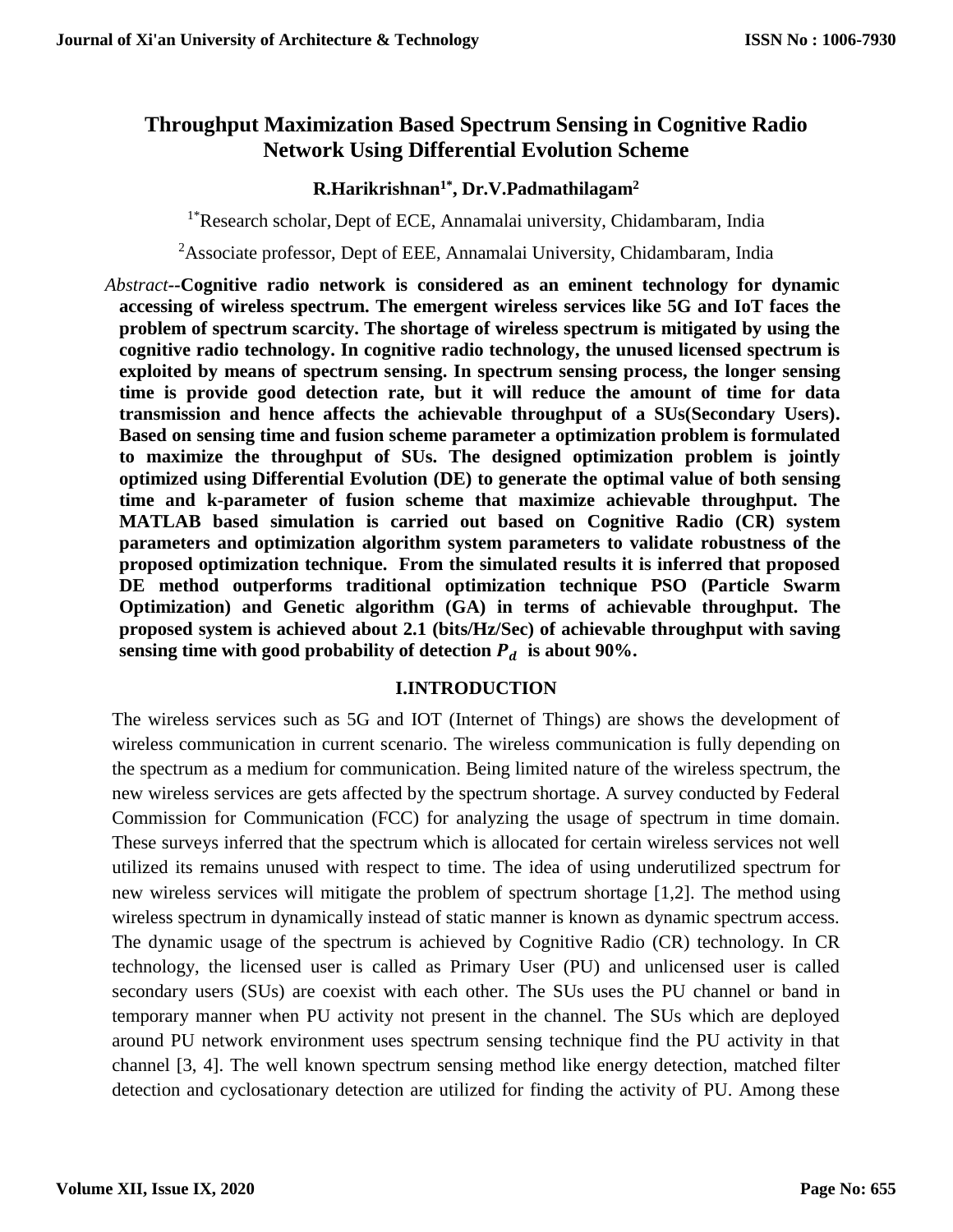techniques, the energy detection is mostly preferred detection method for its easy implementation. When channel is become fading and shadowing, the performance of the energy detection is limited [5,6]. To improve the performance in fading channel, the Cooperative Spectrum Sensing (CSS) is addressed, instead of single SU , a idea of many SUs are engaged to perform sensing is said to be CSS. In spectrum sensing process, generally longer sensing time is provide good detection rate, but the longer sensing time will reduce the amount of time for data transmission and hence affects the achievable throughput of a Cognitive User(CU). And also the performance of cooperative spectrum sensing is depends on the sensing time and fusion scheme is used.

In cooperative spectrum sensing, high energy consumptions, reduced throughput, interferences and security threats are major existing issues. Most of research work is not given more importance to throughput of the SUs which gives way for efficient utilization of the channel. In the paper [ 8] author studied impact of k- parameter of the fusion rule and no of secondary user on the system throughput of SUs without considering influences on sensing time. Further author proposed a concept of optimizing the k- parameter of the fusion rule and no of secondary user and way of improves the achievable throughput using joint iterative optimization algorithm. [9] Rozeha A. Rashid et al proposed concept of tradeoff between sensing and throughput under in band sensing. In this work, the Fast Convergence –PSO is used as an optimizing technique to optimize sensing time alone without considering impact of k- parameter of fusion rule on the throughput of secondary user (SUs). [10] author proposed a method of maximizing throughput of SUs by optimizing K-parameter of fusion rule without analyzed the influence of sensing time. The optimization problem is formulated and solved by using joint iterative algorithms, they produce good optimal solutions initially but the when the problems become complex they stuck into local optimum. In the paper [11] , author formulated optimization model based on sensing alone, then the optimization problems is solved by using genetic algorithm. The less control over operator used in genetic algorithm results in premature convergence. And also author doesn't give much importance to fusion schemes and its influence on system throughput.[12] In this work author proposed the concept for possible way maximize the throughput of SUs. The optimization problem is formulated based on condition when primary transmission is present and absent in cognitive radio (CR) network. The optimization problem is solved by using PSO technique, after optimization of the problem the algorithm produce only near optimal value of throughput only and problem of premature convergence. And also author addressed the optimization problem by optimizing sensing time alone and neglected the influence of other parameter like fusion scheme parameter on SUs throughput. So in this work, a special focus for influences of sensing time and K-parameter of fusion rule on throughput of SUs is analyzed and optimization problem is formulated based on this parameter for maximizing the secondary user throughput.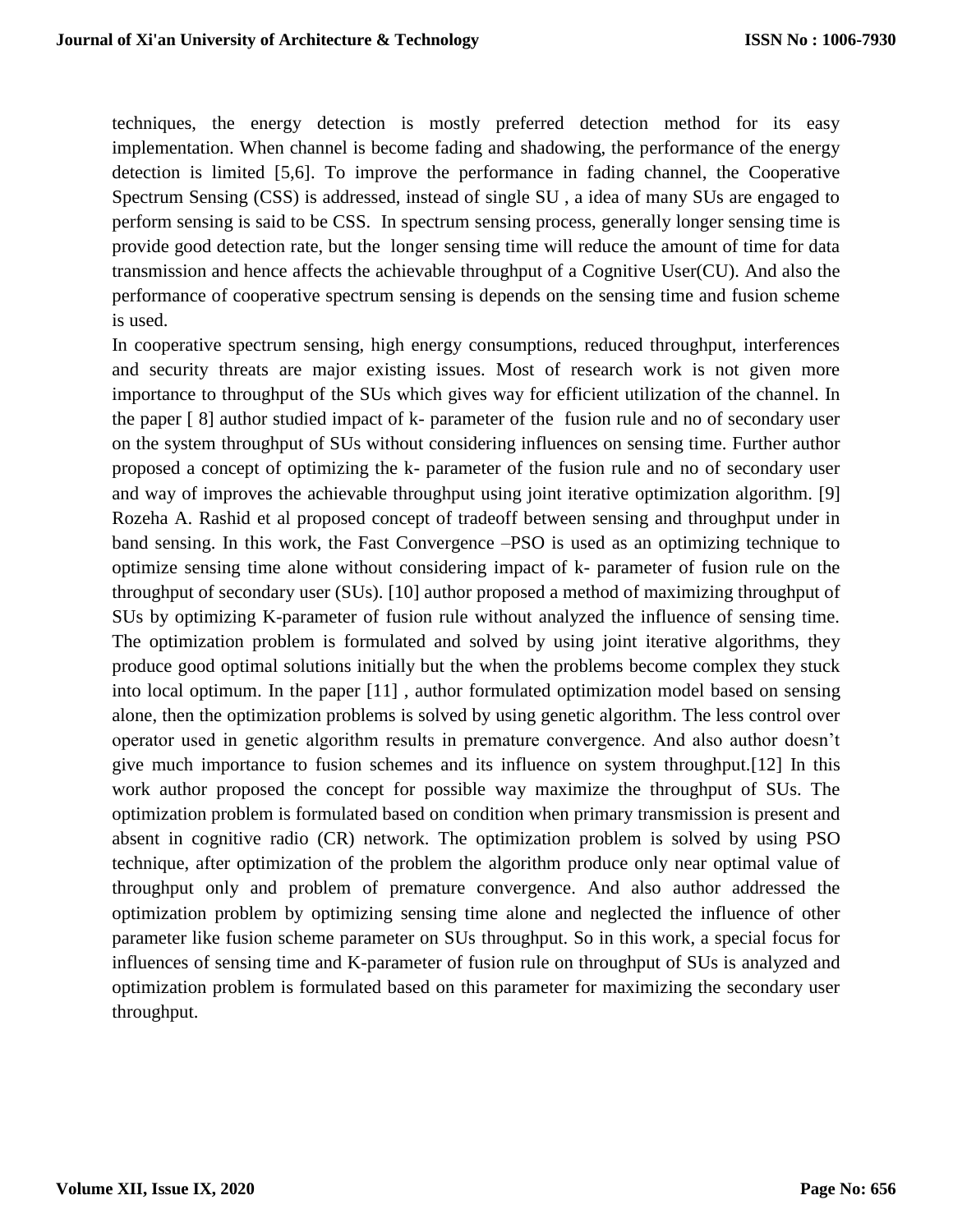### **Contribution of this work**

- $\triangleright$  Derived the expression for throughput for SUs based on, when the primary user are present and absent. And achievable throughput of the secondary user is formulated from adding these two conditions.
- $\triangleright$  Proved that the sensing time and K-parameter of fusion rule is a unimodal function of the throughput of SUs. From these relation it is conclude that the two parameter on influence on secondary user throughput.
- $\triangleright$  The optimization problem is formulated by two separate steps: In first step optimization model for sensing time is framed while keeping K-parameter as a constant and second step followed by optimization model for K-parameter in fusion rule while keeping sensing time as a constant.
- $\triangleright$  Then the formulated optimization problem is solved by using DE (Differential Evolution) and then the optimal value of sensing time and K-parameter of fusion rule is obtained which will maximizes the secondary user throughput, when both the sensing time and fusion scheme parameter is jointly optimized.

### **II. System Model**

Let us consider the cognitive radio, with one PU and N number of SU users is deployed and SUs are monitoring the transmission activity of PU. The energy detector is an employed for detecting the primary user activity. Let  $H_0$  and  $H_1$  represents hypothetical notations of the absence and the presence of PU respectively. The signal received at the  $i_{th}$  SU detector at the given detection time is put forward as  $y_i(n) = u_i(n)$  and  $y_i(n) = h_i s(n) + u_i(n)$  for hypothesis  $H_0$  and  $H_1$ , where  $s(n)$  represents PU signal,  $h_i$  is represents channel gain,  $u_i(n)$  is denotes noise variances. The measured received PU signal power is given as  $V_i = \left(\frac{1}{M}\right)^2$  $\sum_{n=1}^{1} |\mathcal{Y}_i(n)|^2$  for  $i =$  $1, \ldots, N$ , Where M represents number of signal sample.

The probability of detection and the probability of false alarm of every energy detector is calculated as.

$$
P_{d_i} = Q\left(\left(\frac{\varepsilon_i}{\sigma_u^2(Y+1)} - 1\right) \sqrt{\tau f_s}\right), \qquad i = 1, \dots, N \quad (1)
$$

$$
P_{f_i} = Q\left(\left(\frac{\varepsilon_i}{\sigma_u^2} - 1\right) \sqrt{\tau f_s}\right), \qquad i = 1, \dots, N \quad (2)
$$

Where  $Q(.)$  represents the right-tail probabilities of a normal Gaussian distributed function. Each secondary users carry out their own decision  $D_i$ , if  $D_i = 1$  is indicated then it shows channel with primary user are present and if the  $D_i = 0$  its indicate no primary user are absent. Then, the obtained decision results is sent to the SUs base station's common Fusion Centre (FC) for making final conclusion regarding the activity of PU. The FC uses combining rule for processing the decision result sent by every SU users. In this work, k-out-of-*N* fusion rule is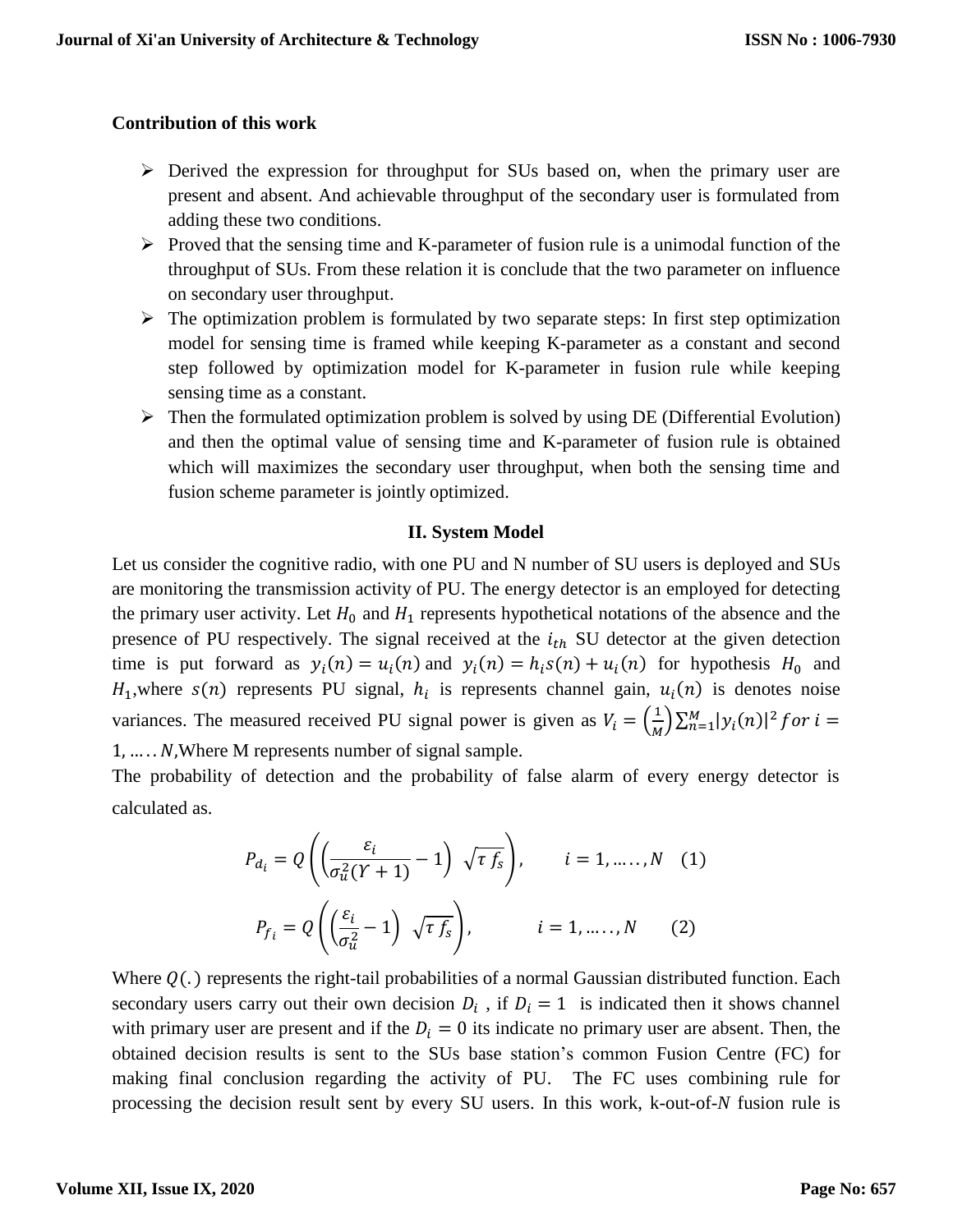established as a fusion rule for combining the decision results. Based on k-out-of–N fusion scheme, the net probability of detection ( $P_d$ ) and probability of false alarm ( $P_f$ ) of the CR network is given by

$$
P_d(\tau, k, \varepsilon) = \sum_{i=k}^{N} {N \choose i} P_d(\tau, \varepsilon)^i (1 - P_d(\tau, \varepsilon))^{N-i}
$$
 (3)  

$$
P_f(\tau, k, \varepsilon) = \sum_{i=k}^{N} {N \choose i} P_f(\tau, \varepsilon)^i (1 - P_f(\tau, \varepsilon))^{N-i}
$$
 (4)

The Frame structure of CR network is comprised sensing phase and transmitting phase, and it will uses a channel over two conditions. In first condition, if the FC find the absence of primary User and in second condition, if the FC not able to find the PU occurrences. Let  $R_0$  and  $R_1$ represent the SUs throughput, when they permitted to work in the absence and the presence of the PU, correspondingly, then throughput of SUs is given by

$$
R_0(\tau, k, \varepsilon) = C_0 P(H_0) \left(1 - \frac{\tau}{T}\right) \left(1 - P_f(\tau, k, \varepsilon)\right) \quad (5)
$$
  

$$
R_1(\tau, k, \varepsilon) = C_1 P(H_0) \left(1 - \frac{\tau}{T}\right) \left(1 - P_d(\tau, k, \varepsilon)\right) \quad (6)
$$

Let  $P(H_0)$  and  $P(H_1)$  are the probability of PU is absence and PU is presence in the band, correspondingly. The net achievable throughput at the SUs is represented as  $R(\tau, k, \varepsilon)$  =  $R_0(\tau, k, \varepsilon) + R_1(\tau, k, \varepsilon)$ . From above equation pointing that, average throughput over Cooperative spectrum detection is relies on the parameter of the fusion rule K, so in this work, inclusion K parameter as an optimization variable for study its influence on throughput under collaborative spectrum sensing.

*A. Formulation of the optimization problem*

In this work, tradeoff between sensing and throughput is considered and by using collaborative detection to maximizing the average achievable throughput of the CR network by optimizing sensing time, k parameters of Fusion scheme with enough guarding offered to primary User. Then the optimization model maximization of SUs throughput is given by

$$
\max_{\tau, k, \varepsilon} : R(\tau, k, \varepsilon) \quad (7)
$$
  
s.t:  $P_d(\tau, k, \varepsilon) \ge \overline{P_d}$   
 $0 \le \tau \le T$   
 $1 \le k \le N$ 

Where,  $\overline{P_d}$  is the minimum probability of detection that the fusion center needs to give for safeguarding to PU. By help of proof obtained [ ], the fusion scheme, *k*-out-of-*N* rule has a condition of  $P_d(\tau, k, \varepsilon)/P_f(\tau, k, \varepsilon)$  property of monotonic increase in  $P_d(\tau, \varepsilon)/P_f(\tau, \varepsilon)$  for a stable K. The relation of  $P_d(\tau, k, \varepsilon) = \overline{P_d}$  is satisfied, then the optimization problem is formulated as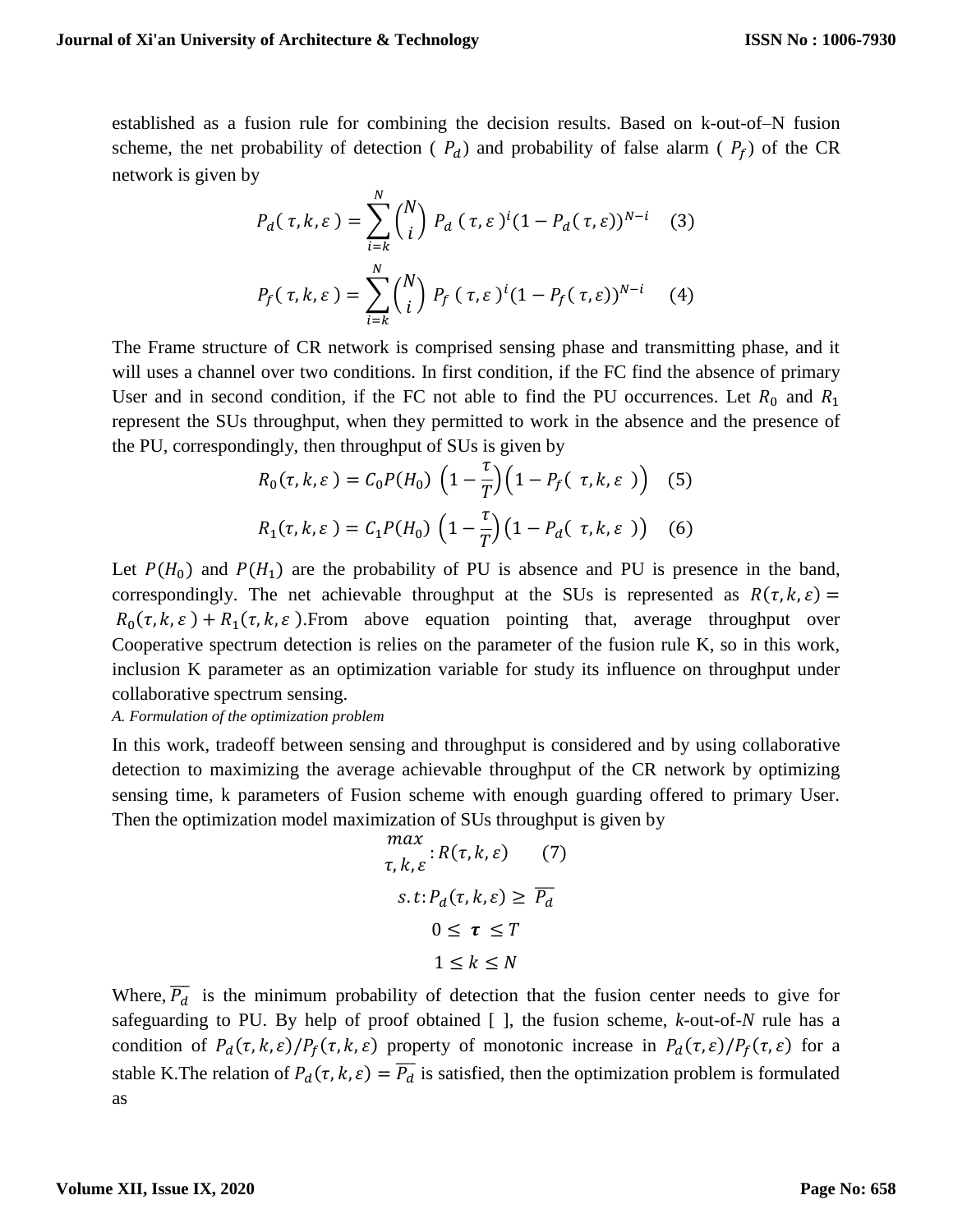$$
\max_{\tau,k} : \widehat{R}_0(\tau, k) \qquad (8)
$$
  
s.t:  $0 \le \tau \le T$   
 $1 \le k \le N$ 

Where  $\widehat{R}_0(\tau, k)$  represent the value of  $R_0(\tau, k, \varepsilon)$  by adapting predefined threshold  $\varepsilon$  selected in (8).

#### *B.Proposed iterative optimization algorithm*

In spite of solving the two variables optimized problems in directly, a idea of splitting the problems into two single variable optimization problems.

### *B.1.1First sub- optimization problem*

Here finding the optimum range of  $\tau$  that maximizes the achievable throughput of the CR network with strict condition to net Pd. Then the first optimization problem is formulated as

$$
\begin{aligned}\n\max_{\tau} \, &\widehat{R_0(\tau)} \stackrel{\Delta}{=} \widehat{R_0(\tau, k)} /_{k = \overline{k}} \, (9) \\
&= C_0 P(H_0) \left( 1 - \frac{\tau}{T} \right) \left( 1 - \widehat{P_f} \, (\tau) \right) \\
&\text{s.t} : 0 < \tau < T\n\end{aligned}
$$

The function of  $\tilde{R}(T_s)$  is rises with monotonic if the  $T_s$  is small and monotonic decreases if  $T_s$ reaches  $T_f$ . Therefore, there is condition for maximum point of  $\tilde{R}(T_s)$  in the region of  $(0, T_f)$ . This condition clearly indicates that the optimization function as this range is the global maximum. And finally it is concludes that the solution for optimization problem also converges to the same maximum point.

#### *B.1.2 Sub optimization Problem Two*

The second sub optimization problem is decoupled from the optimization problem (9) by treating *τ* to be a constant. Removing all constant terms, the optimization problem reduces to

$$
\begin{aligned}\n\min_{k} \, &: P_f(k) \stackrel{\Delta}{=} \check{P}_f(\tau, k) /_{\tau = \bar{\tau}} \\
P_f(\tau, k) &= \sum_{i=k}^{N} \binom{N}{i} \, \hat{P}_f(k)^i (1 - \hat{P}_f(k))^{N-i} \\
& \text{s.t} \, &: 0 \le k \le N\n\end{aligned}
$$

Where for a given  $\tau = \tau$ . No closed-form solution for *k* is available for this sub problem, so search over all possible *k* values is required. However, since *k* is an integer and ranges from 1 to *N*, it is not computationally expensive to search for the optimal *k*. Combining the step for solving the two sub optimization problems, the proposed optimization algorithm. The objective function of the optimization problem, i.e.,  $R_0(\tau, k)$ , is non-decreasing at the every iteration, it indicates that optimization problem also converges to the same maximum point.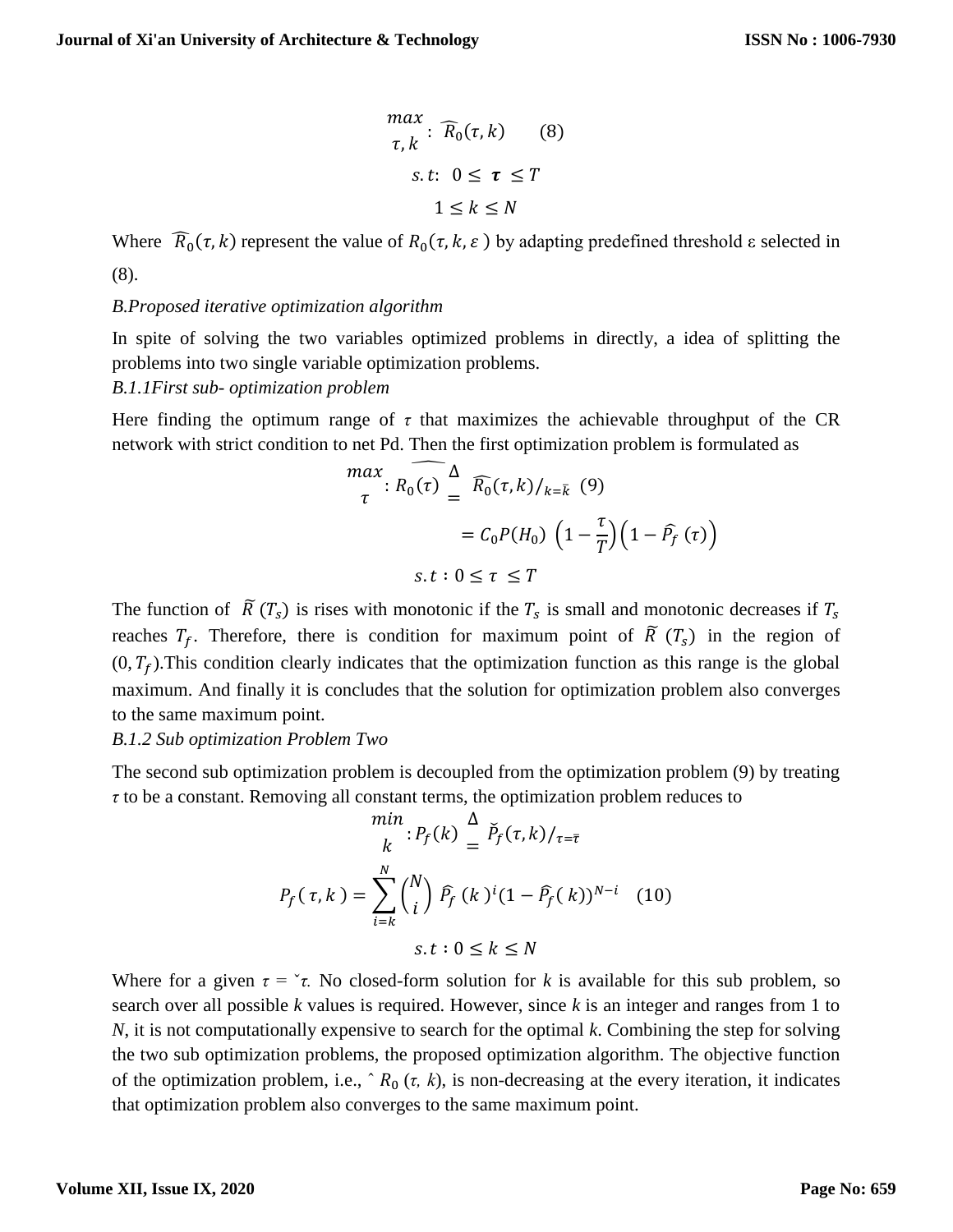#### **III.THE HYBRID DIFFERENTIAL EVOLUTION**

The differential evolution algorithm is propounded by Kenneth price and Rainer strorn, and it is regarded as an influential optimization techniques and it is effectively used in numerous real time implementation. The nature of simple to rule with less control parameter involved and efficiency of handling many optimizing problem like multi-objective nature, unimodal and multimodal and dynamic nature problem had made DE as an familiar optimization technique.

In this work, the nature of the objective function is multi-objective and unimodal in nature, which is indicated from optimization problem formulation. And it can be solved by using evolutionary algorithm such as genetic algorithm, PSO and DE. Many previous work related to this, considered only single optimization variable to maximize or minimize the optimize the optimization problem. But in this work, two sub optimization problem is required to the solve the optimization problem .Then the joint optimization of two sub-optimization problem i.e., sensing time  $\tau$  and K parameter of fusion scheme is done to maximize the achievable throughput of the SUs. Therefore for the optimization algorithm that solve joint optimization problem easily with near optimal will be a good choice. An algorithm also possessing the best converging property, simple to implement and less no of control values will have capability to solve the complex problem easily. The algorithm having improves the candidate solution in intermediate operation like mutation technique may the candidate solution avoid from stuck into local optimum. Base on these scenarios, hybrid differential evolution is chosen as a proposed optimization technique to optimize the problem in this work. It is a straight forward searching method and it has capability to increases the fitness values at each iteration effectively. The basic step involved in differential evolution optimization scheme is discussed in elaborated manner.

*Major Steps Involved in hybrid Differential Evolution Scheme*

DE is belonging to evolutionary algorithm, population based one and that solve the given problem by sampling the objective function from random selected position. In DE there are four steps are required to make the algorithm such as, at the first initialization of parameter, then mutation operation is done and followed by crossover operation for better generation finally algorithm end with selection mechanism.

#### *A.Initialization*

The initialization of population is carried out as a first step in DE before transferring the objective vector to the mutation technique. The parameter are rule the system are denoted in a vector form as given in equ 1 and equ 2 as

$$
X_r = [X_1, X_2X_3, \dots \dots X_D]^T
$$
 (10)  

$$
f(X) = f(X_0, X_1, \dots \dots X_{D-1})
$$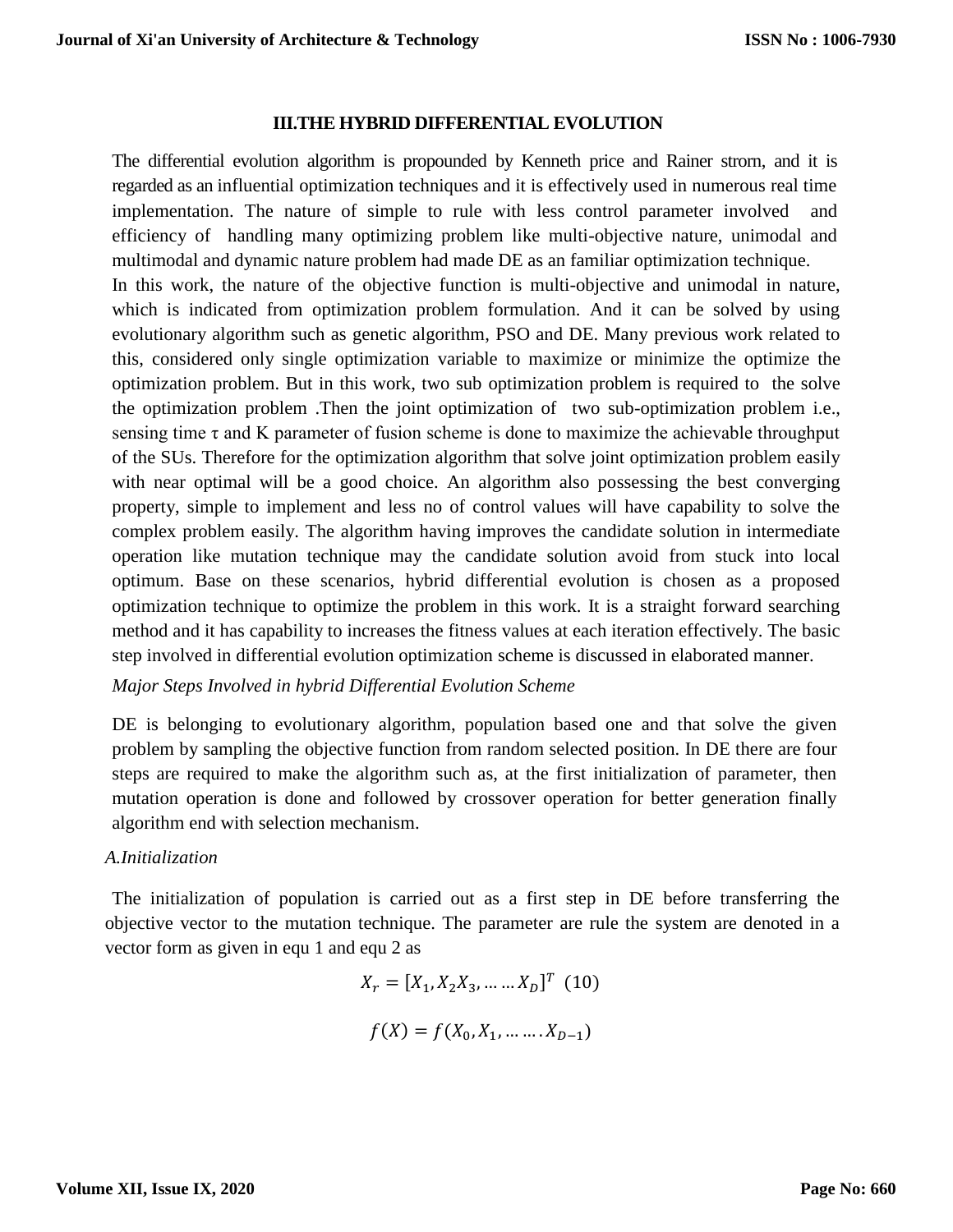From equation, X represents sampling vector of given population, r is the total samples vector and D denotes dimension of the objective function. If the D dimensional problem is govern, then DE find and searching for global minimum in the population provided.

### *B.Mutation*

The random selection of population in the three vectors is carried out in initialization process and then it is sent to mutation process, which would make unpredicted changes in the vector values randomly. A mutation vector is generated by deducting two randomly generated vector forms the three vectors; then obtained disparity range will be measured by scalar value F before adding to the third vector as shown in

$$
\overrightarrow{v_{t,G}} = \overrightarrow{X_{r_{2,G}^t}} + F. \left( \overrightarrow{X_{r_{2G}^t}} - \overrightarrow{X_{r_{3G}^t}} \right) \tag{11}
$$

Where *G* represents total number of generation, F represents scale factor and V is called as mutation vector.

### *C.Crossover*

The diversity of population is increased by the crossover operation. Basically two types of crossover technique are available exponential and binomial. In this work based on nature of optimization problem, the binomial crossover will be utilized. The binomial crossover is done on the every D variable by contrasting the component vector in the population from the random numbers 0 and 1 considering with fixed crossover range.

The (4) represents obtained trail vector after the crossover.

$$
u_{j,i,G} = \begin{cases} v_{j,i,G} & if(rand_{i,j}[0,1] \leq C_r \text{ or } j = j_{rand} \\ x_{j,i,G} & otherwise \end{cases}
$$
 (12)

Where  $u_{i,i,G}$  the resultant trial is vector and Cr is the crossover value.

### *D.Selection*

Selection is a method to comparing the two vectors; the final test vector and the best vector from the current generation. Then vector that provide finest value when compared to other will be selected and sent to the subsequent generation for comparison.

This iterative method will carry on till the preferred optimization value is reached.

The Equation 5 shows the selection process.

$$
\overrightarrow{X_{i,G+1}} = \overrightarrow{U_{i,G}} \text{ if } f(\overrightarrow{U_{i,G}}) \le f(\overrightarrow{X_{i,G}}) \quad (13)
$$

$$
= \overrightarrow{X_{i,G}} \text{ if } f(\overrightarrow{U_{i,G}}) \le f(\overrightarrow{X_{i,G}})
$$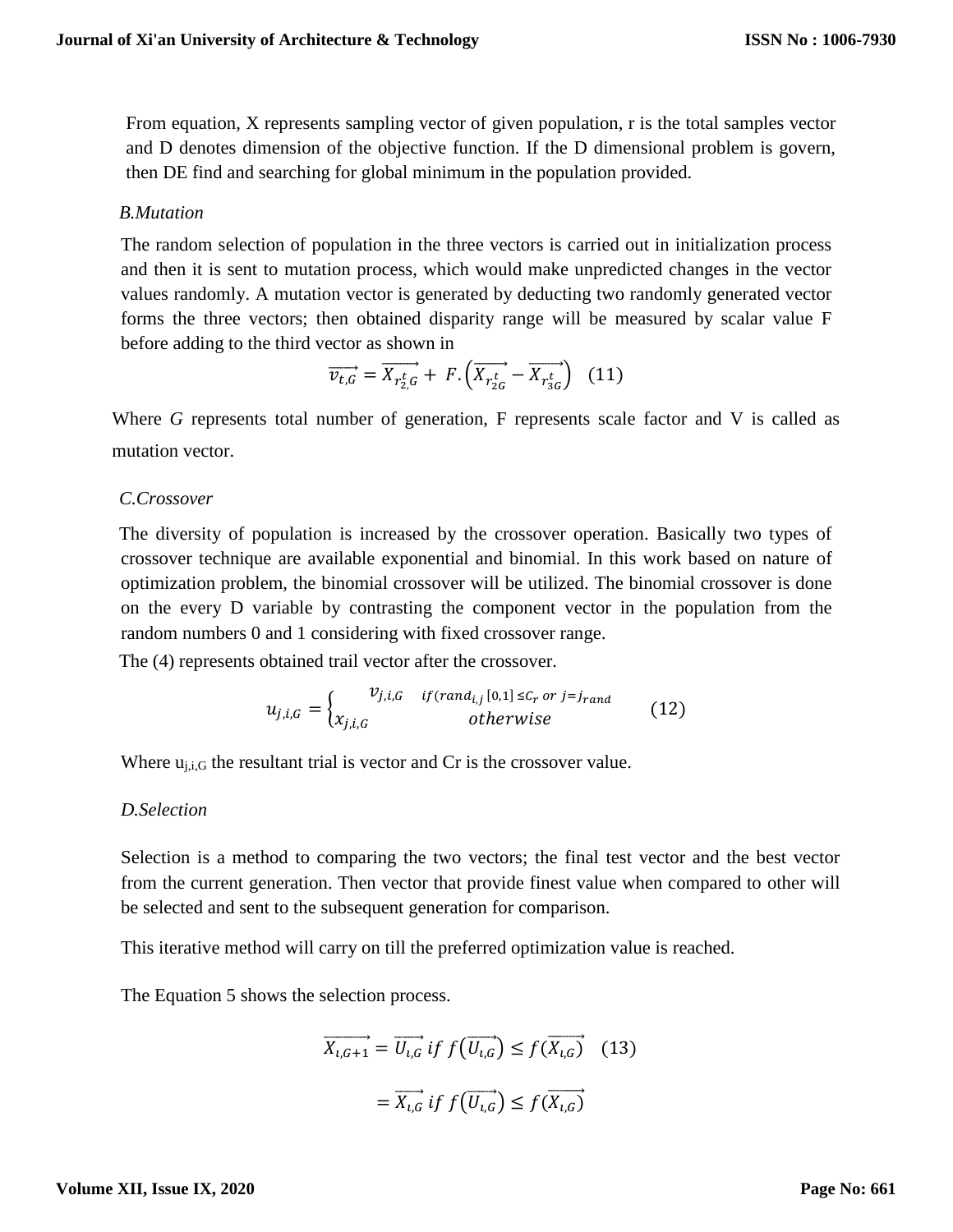From equation, f(X) represents objective function to be minimized or maximized.

### *E.Hybrid Differential Evolution Algorithm*

The two sub optimization problem is solved by using proposed differential evolution algorithm as follows .From the derived mathematical expression , it is found that the objective function of the optimization problem, i.e.,  $\hat{R}_0(\tau, k)$  is an non-decreasing function at each iterations, then it is given by

$$
\widehat{R_0}(\tau_i, k_i) \le \widehat{R_0}(\tau_m, k_m) \quad \forall i.
$$

*Initialization*

Set G = 0; Randomly select  $N_p$  vectors of ( $\tau_i, k_i$ ); (i = 1, 2, , ...  $N_p$ ) from  $\tau \in [0, 1]$  and  $k \in \{1, \tau_i\}$ 2, ...,N} with uniform probability distribution

```
1: While G \leq G_{max} or {optimal value is not sufficiently improved}
do
2: G ←G+ 1;
3: for all i ∈ {1, 2, ..., N_n} do
4: Randomly pick a, b and c ∈ {1, 2, ..., N_n } − {i};
5: (\tau_m, k_m) \leftarrow (\tau_a, k_a) + F((\tau_b, \cdot) - (\tau_c, k_c));
6: Randomly pick k_1 and k_2 \in [0, 1];
7: if k_1 > C_r then \tau_t \leftarrow \tau_i;
8: else \tau_t \leftarrow \tau_m;
9: end if
10: if k_2 > C_r then k_t \leftarrow k_i;
11: else k_t \leftarrow k_m;
12: end if
13: if R_0(\tau_t, k_t) < R_0(\tau_i, k_i) then
 (\tau_i, k_i) \leftarrow (\tau_t, k_t);
14: end if
15: end for
16: end while
(\tau^*, k^*) = \text{argmin} \{ R_0(\tau_i, k_i) , i = 1, ..., N_p \};Output: R_0(\tau_i, k_i)
```
The proposed DE algorithm iterates until  $R_0(\tau, k)$  converges to a maximum point and algorithm may converge to a solution of a possible local maximum point, this point is actually the global maximum point. Finally optimal sensing time and k-parameter of fusion scheme is obtained which will maximizes achievable throughput of SUs, when both the sensing time and kparameter fusion scheme are jointly optimized.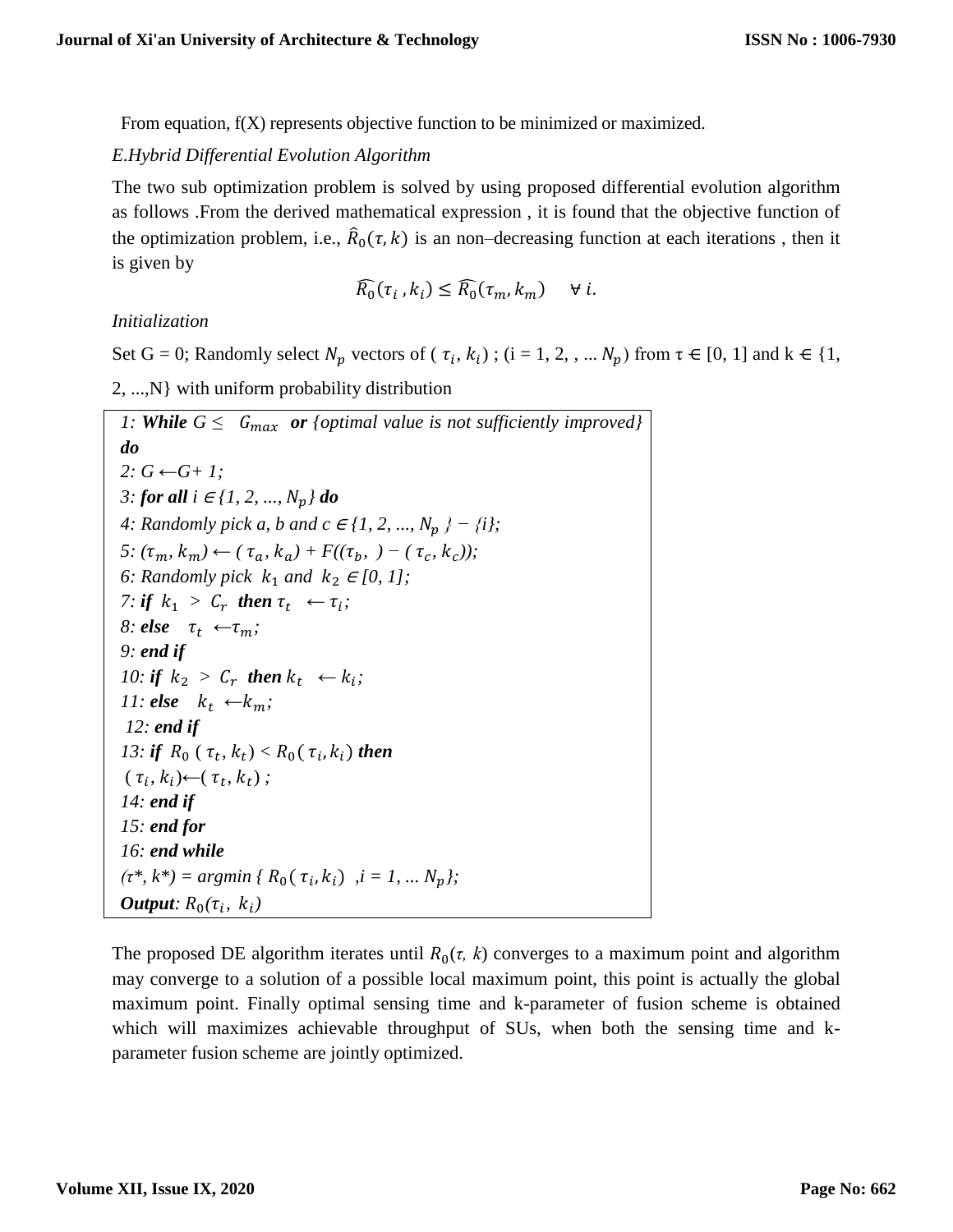# **IV.SIMULATION AND RESULTS**

In order to simulate the CR system for achieving maximized throughput, the following system parameter has to be carried out the probability of detection is set as 90%, and the primary transmitted signal is a BPSK (Binary Phase shift keying) .The sensing time for spectrum detection is 15ms and the data transmission time is 50ms respectively . .The channel bandwidth and sampling frequency ( $f_s$ ) is 3 MHz and 5MHz respectively and SNR of a detection signal in the ranges of -20 db to 5 db.

*Table 1.Simulation parameters for spectrum sensing*

|                                 | Value           |
|---------------------------------|-----------------|
| <b>Parameters</b>               |                 |
| Target detection probability Pd | 0.9             |
|                                 | <b>BPSK</b>     |
| Primary signal                  |                 |
|                                 | $15 \text{ ms}$ |
| Sensing time T                  |                 |
| Data transmission time          | $40 \text{ ms}$ |
|                                 |                 |
| Frame time                      | $50 \text{ ms}$ |
|                                 |                 |
|                                 | 6               |
| Number of channels L            |                 |
|                                 | 3 MHZ           |
| Channel bandwidth               |                 |
| Sampling frequency fs           | 5 MHZ           |
|                                 |                 |
| Noise variance                  | 2               |
| SNR                             | 15 db           |

*Tabel .2 The system parameters for optimization algorthim*

| <b>Parameters</b>            | DE  | <b>PSO</b>                | <b>GA</b> |
|------------------------------|-----|---------------------------|-----------|
| Population size              | 50  | 50                        | 50        |
| Maximum number of iterations | 100 | 100                       | 100       |
| <b>Mutation</b> rate         |     |                           |           |
| Cross over rate              |     | $[0.55, 0.4]$ [0.75, 0.3] |           |
| Inertia weight range         |     | 0.8                       |           |

The system parameter for optimization algorthim is set as follows: population size and maximum number of iteration of each algorthim is 50 and 100 repsectively. The Mutation rate of DE and PSO is 3 and GA is 2 and cross over rate for DE and PSO is [0.55, 0.4] and [0.75, 0.3] and the inertia weight range for PSO is about 0.8.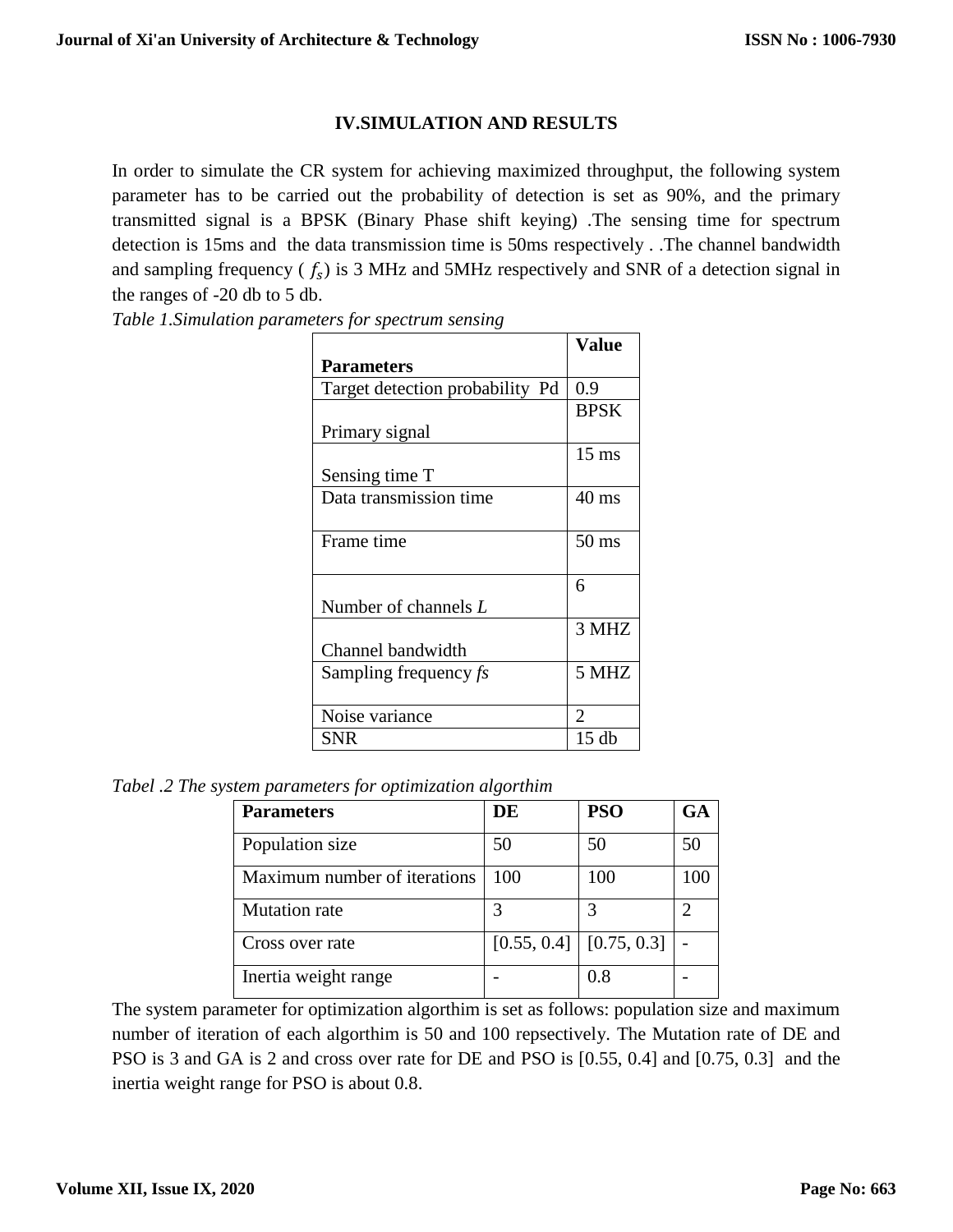| <b>Optimization algorithm</b>             | <b>HDE</b> | <b>PSO</b> | GA     |
|-------------------------------------------|------------|------------|--------|
|                                           |            |            |        |
| Pd                                        | 91         | 89         | 88     |
| Achievable throughput $(R)$ (bits/Hz/sec) | 1.544      | 1.755      | 2.001  |
| Sensing time Ts (msec)                    | 27.250     | 27.333     | 27.654 |
| Convergence rate (No of iterations)       | 32         | 42         | 50     |

*Table 3.Performance of different optimization schemes*



*Fig1.1 Convergence curve for DE, PSO and GA optimization algorithms*

Fig1.1 shows the convergence curve for different optimization algorithm is simulated in MATLAB for DE, PSO and GA. The Curve plotted for fitness function as achievable throughput against number of iterations. From simulated graph it is noticed that DE converged at 35th iteration which is less when compared to other two optimization technique and achieved highest achievable throughput 2.2(bits/Hz/Sec) at converging point.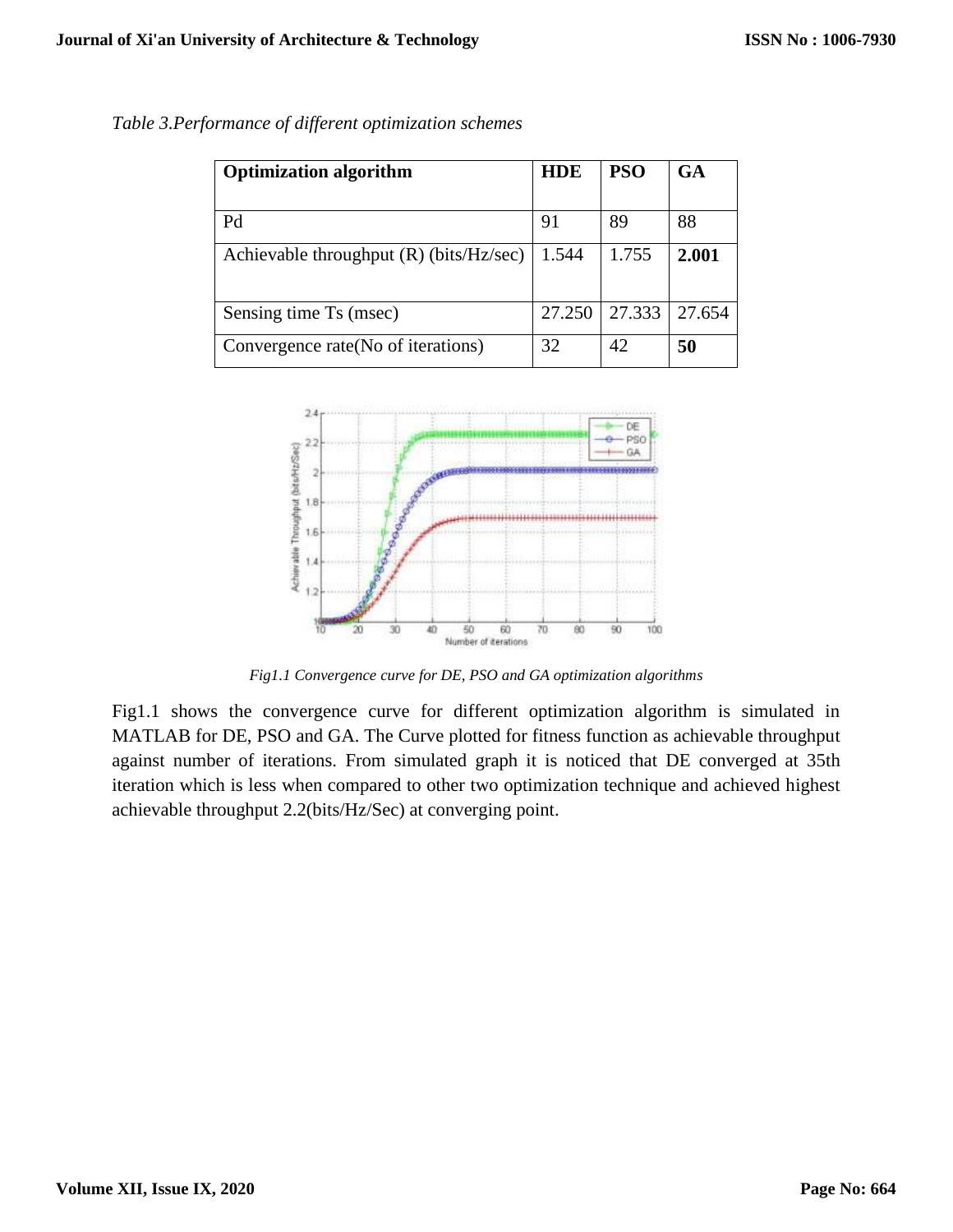

*Fig1.2 Simulated results of optimization schemes for sensing time Vs throughput* 

Fig 1.2 shows simulated plot of sensing time against achievable throughput, from simulated graph it is inferred that DE is achieved maximum throughput of 2.1(bits/Hz/Sec) at optimal sensing time 5.5 ms and PSO and GA achieved throughput of 1.8(bits/Hz/Sec) and 1.7 (bits/Hz/Sec) at optimal sensing time ms. From above results it is conclude that DE optimization technique outperform other two optimization technique when sensing time is optimized.



*Fig 1.3 Simulated results of optimization schemes for No of secondary users Vs throughput* 

Fig 1.3 shows simulated plot of sensing time against achievable throughput, from simulated graph it is inferred that DE is achieved maximum throughput of 2.1(bits/Hz/Sec) at optimal sensing time 5.5 ms and PSO and GA achieved throughput of 1.8(bits/Hz/Sec) and 1.7 (bits/Hz/Sec) at optimal sensing time ms. From above results it is conclude that DE optimization technique outperform other two optimization technique when sensing time is optimize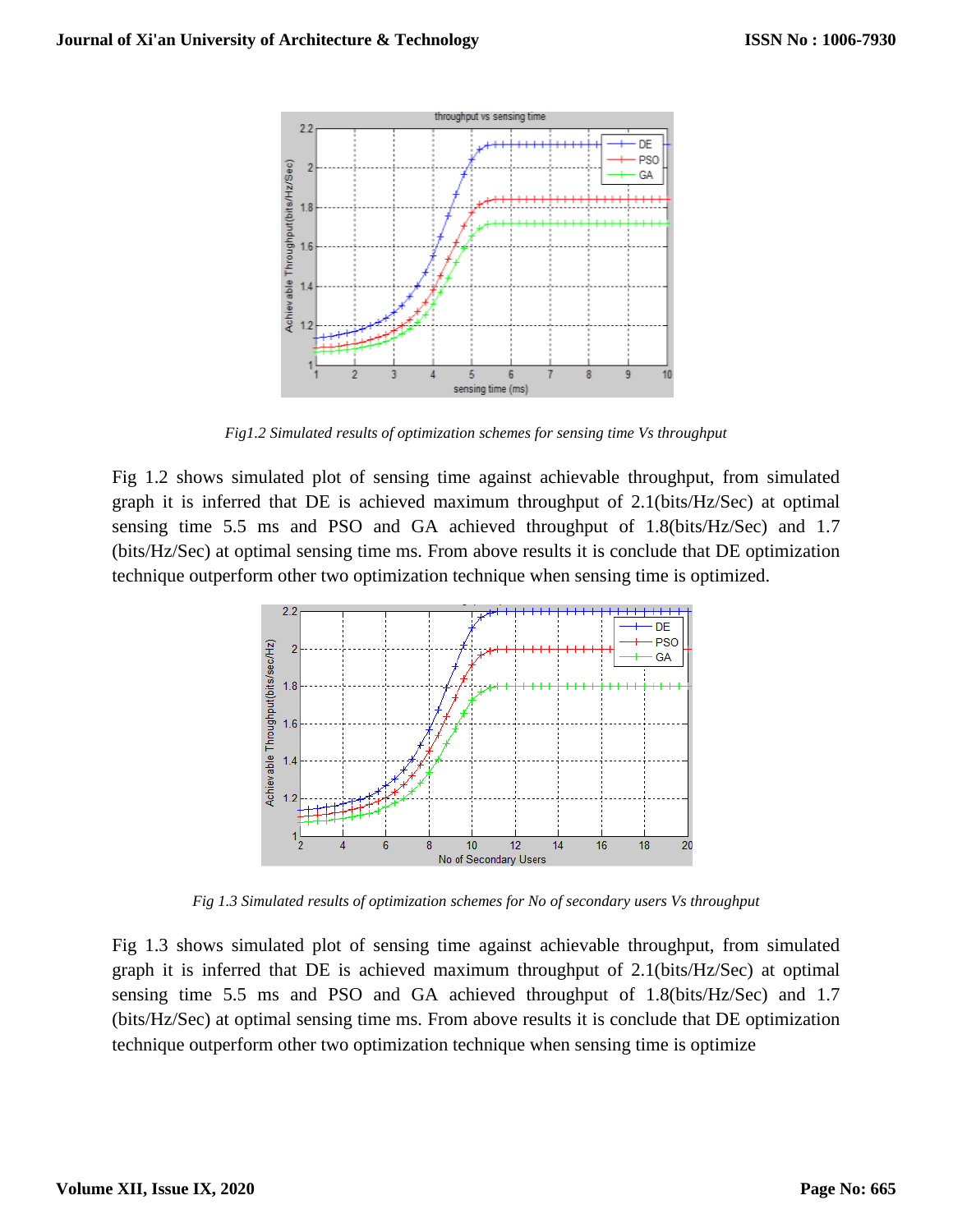# **V.CONCLUSIONS**

In this paper, proposed a hybrid differential evolution algorithm to obtain the sensing time and the K parameter of the fusion scheme that maximizes the throughput of the secondary users, with consideration of enough protection to the primary user. The MATLAB generated simulation results of proposed optimization algorithm are compared with other exhaustive search traditional algorithm. From the simulated results proposed new hybrid differential evolution schemes outperforms all other traditional optimization schemes. It is noted that a good improvement in the throughput of the secondary users has been obtained when the both the parameters of fusion scheme and the sensing time are jointly optimized. The shortcoming of traditional optimization techniques i.e. premature convergence has been neglected by introducing the new hybrid evolution optimization technique.

# *References*

[1] Y. Pei, A. T. Hoang, and Y.-C. Liang, "Sensing-throughput tradeoff in cognitive radio networks: How frequently should spectrum sensing be carried out?" in *Proc. IEEE 18th Int. Symp. Personal, Indoor Mobile Radio Commun. (PIMRC)*, Sep. 2007, pp. 1–5.

[2] E. C. Y. Peh, Y.-C. Liang, Y. L. Guan, and Y. Zeng, "Optimization of cooperative sensing in cognitive radio networks: A sensing-throughput tradeoff view," *IEEE Trans. Veh. Technol.*, vol. 58, no. 9, pp. 5294–5299, Nov. 2009.

[3] J. Mitola, III and G. Q. Maguire, Jr., "Cognitive radio: Making software radios more personal," *IEEE Pers. Commun.*, vol. 6, no. 4, pp. 13–18, Aug. 1999.

[4] S. Haykin, "Cognitive radio: Brain-empowered wireless communications," *IEEE J. Sel. Areas Commun.*, vol. 23, no. 2, pp. 201–220, Feb. 2005.

[5] Y.-C. Liang, Y. Zeng, E. C. Y. Peh, and A. T. Hoang, "Sensing-throughput tradeoff for cognitive radio networks," *IEEE Trans. Wireless Commun.*, vol. 7, no. 4, pp. 1326–1337, Apr. 2008.

[6] S. M. Mishra, A. Sahai, and R. W. Brodersen, "Cooperative sensing among cognitive radios," in *Proc. IEEE ICC*, Istanbul, Turkey, Jun. 2006, pp. 1658–1663.

[7] G. Ganesan and Y. Li, "Cooperative spectrum sensing in cognitive radio networks," in *Proc. IEEE 1st Int. Symp. New Frontiers DySPAN*, Baltimore, MD, Nov. 2005, pp. 137–143.

[8] E. C. Y. Peh and Y.-C. Liang, "Optimization for cooperative sensing in cognitive radio networks," in *Proc. IEEE WCNC*, Hong Kong, Mar. 2007, pp. 27–32.

[9] G. Ganesan and Y. Li, " Cooperative spectrum sensing in cognitive radio—Part I: Two user networks," *IEEE Trans.Wireless Commun.*, vol. 6, no. 6, pp. 2204–2213, Jun. 2007.

[10] Abhishek Singh , Ashish Raman , Deepti kakkar "Throughput Optimization in Cooperative Communications using Evolutionary Algorithm" International Journal of Advanced Research in Electrical, Electronics and Instrumentation Engineering, Vol. 3, Issue 10, October 2014.